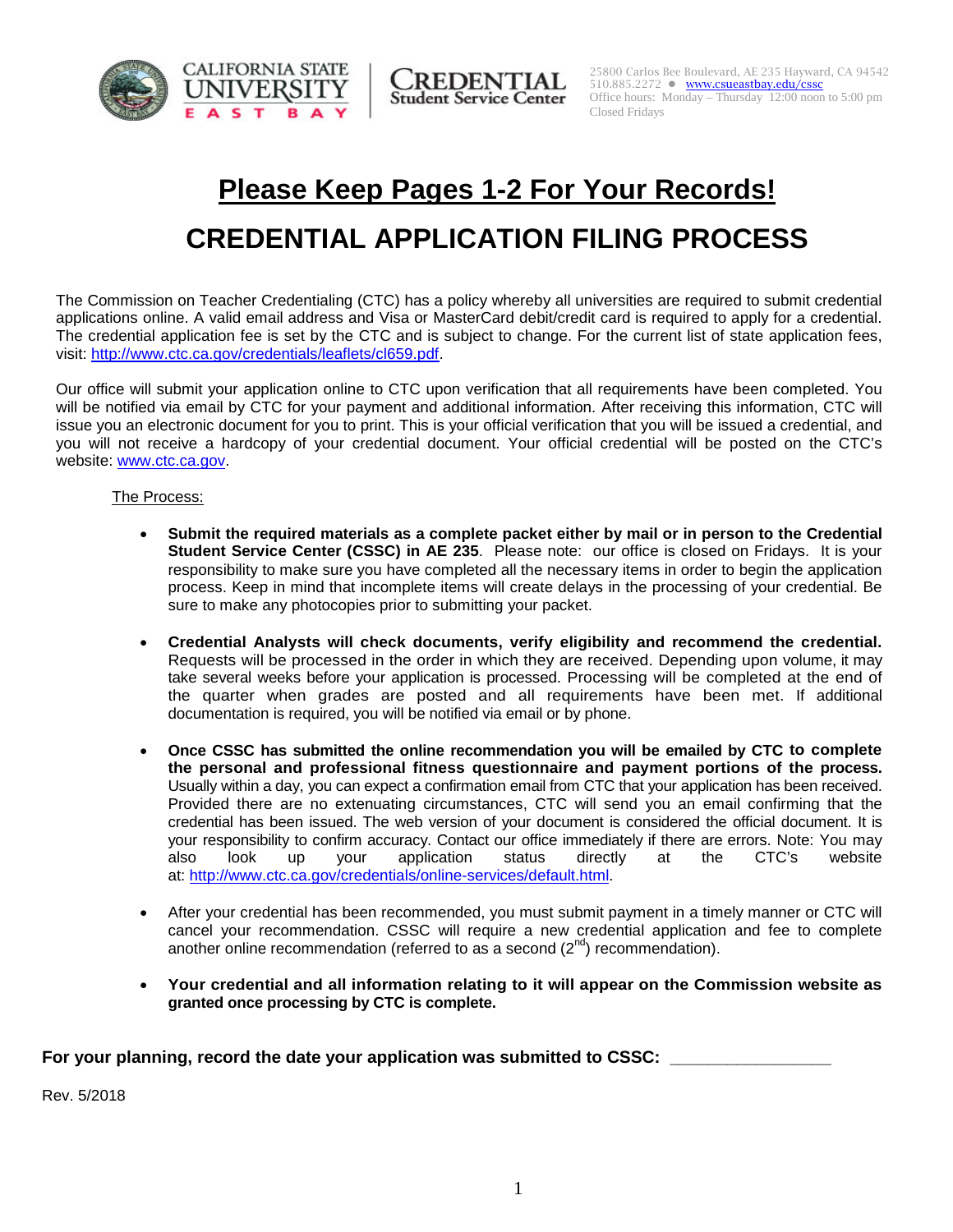#### Requirements for All Programs: Submit the items below, if you have not already done so:

Printout from CTC website that shows All Documents held including the 'Document Number, Title, Issue Date, and Expiration Date'. Go to:

[www.ctc.ca.gov,](http://www.ctc.ca.gov/) click on Search for an Educator, then Secured Search. Enter your information to access your credentials held.

 $\Box$  Current negative T.B. test; skin test results are valid for 3 years (x-rays are good for 5 years) for all programs

 $\square$  Verification of the Basic Skills Requirement (BSR), i.e., CBEST is a common way to meet the BSR

- $\Box$  \*\*Online CPR not acceptable, if required.
- Completed CSUEB Credential Application
- $\Box$  Credential Processing Receipt form and \$25.00 for each credential document type. This may be paid by personal check or money order payable to CSU East Bay. We cannot accept cash or credit card.
- Valid email address that accepts correspondence from CSU East Bay and the Commission on Teacher Credentialing
- □ Graduate Contact Information sheet
- $\square$  See credential types for which you are applying:

## Credential Types

#### Preliminary Multiple Subject

- $\Box$  RICA (official score report)
- $\Box$  \*\*Valid CPR Certificate Adult, Infant & Child (copy of the front/back of the card)

 $\Box$  Full passage on PACT/TPA

 Complete CSU online exit survey at www.csuexitsurvey.org (print last page with confirmation number)

#### Preliminary Single Subject

 $\Box$ \*\* Valid CPR Certificate – Adult, Infant & Child (copy of the front/back of the card)

□ Full passage on PACT/TPA

□ Complete CSU online exit survey at www.csuexitsurvey.org (print last page with confirmation number)

#### Preliminary Education Specialist (started in Fall 2011)

- □\*\* Valid CPR Certificate Adult, Infant & Child
- (copy of the front/back of the card)
- $\Box$  Program Evaluation sheet signed by faculty advisor
- Complete CSU online exit survey at www.csuexitsurvey.org (print last page with confirmation number)

#### Level II Education Specialist

requirements.

- $\square$  Level I Education Specialist credential
- $\Box$  Program Evaluation sheet signed by faculty advisor
- $\Box$  \*Health requirement and valid CPR Certificate Adult, Infant & Child (copy of the front/back of the card)
- □ \*Computer Education requirement
- □ 2 years of Education Specialist experience verified by CL-41 EXP form signed by school district human resources/personnel \*Copy of Clear Teaching Credential may clear Health, CPR & Computer

### Autism Spectrum Disorder Added Authorization

- □ Valid Education Specialist Credential
- $\Box$  Program Evaluation sheet signed by faculty advisor

#### Early Childhood Special Education Added Authorization (ECSEAA)

□ Valid Education Specialist Credential

 $\Box$  Program Evaluation sheet signed by faculty advisor

#### Preliminary Administrative Services

#### □ Valid Clear Teaching or Services credential

 $\square$ 5 years teaching experience verified by CL-41 EXP form signed by school district human resources/personnel

Employment as an Administrator verified by CL-777 form signed by school district human resources/personnel

#### Certificate of Eligibility: Administrative Services

(If you do not have a position as an administrator)

#### □ Valid Clear Teaching or Services Credential

 $\square$ 5 years teaching experience verified by CL-41EXP form signed by school district human resources/personnel

#### Clear Administrative Services

#### □ Valid Clear Teaching or Services Credential

- Preliminary Administrative Services Credential
- $\square$  2 years administrative service verified by CL-41 EXP form signed by school district human resources/personnel

#### Clear Pupil Personnel Services: School Psychology or Counseling

 $\Box$  Program Evaluation sheet signed by faculty advisor

#### Preliminary Speech-Language Pathology Services

- $\Box$  Master's degree posted
- $\Box$  Official bachelor's degree bearing transcript, if CSSC is unable to access.

#### Reading and Literacy Added Authorization (RLAA)

 $\Box$  Valid Teaching Credential to include English Learner/(CLAD)

- $\Box$  3 years teaching experience verified by CL-41 EXP form signed by school district human resources/personnel
- $\Box$  Program Evaluation sheet signed by faculty advisor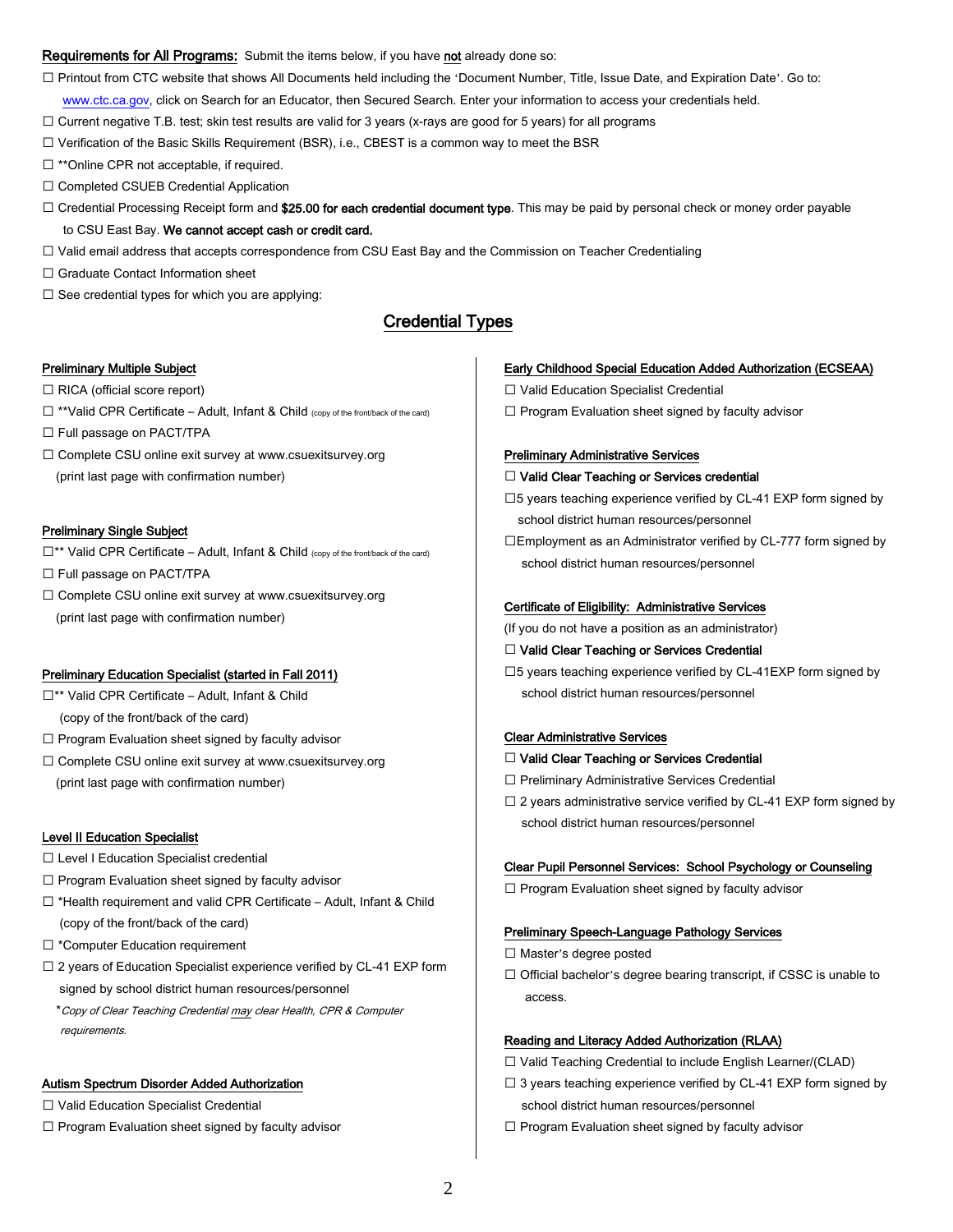| <b>CSUEB CREDENTIAL APPLICATION</b>                                          | FOR OFFICE USE ONLY<br>Check# |
|------------------------------------------------------------------------------|-------------------------------|
| Please return completed application packet and credential processing fee to: | Amount:                       |
| <b>CSU East Bay / Credential Student Service Center</b>                      | Staff Initials:               |
| 35000 Carles Bas Blud AE 335 / Houseard CA 04543 3075                        | GCI:                          |

**25800 Carlos Bee Blvd., AE 235 / Hayward, CA 94542-3075**

|                                                                    | 25800 Carlos Bee Blvd., AE 235 / Hayward, CA 94542-3075<br>Please type or write legibly. Please list name as it will appear on the credential document.                                                                           | GCI:<br>Date: $\qquad \qquad$             |
|--------------------------------------------------------------------|-----------------------------------------------------------------------------------------------------------------------------------------------------------------------------------------------------------------------------------|-------------------------------------------|
| Name: Name                                                         |                                                                                                                                                                                                                                   |                                           |
| Last                                                               | First                                                                                                                                                                                                                             | Middle                                    |
|                                                                    | (if different than above)                                                                                                                                                                                                         |                                           |
|                                                                    | Net ID#: ___________________________Date of Birth: _______/______/__________Social Security: _______-_-________                                                                                                                   |                                           |
| If applicable, indicate: - (dash) or _ (underscore)--circle one.   |                                                                                                                                                                                                                                   |                                           |
|                                                                    | PAYMENT TO CTC REQUIRED WITHIN 90 DAYS OF RECOMMENDATION                                                                                                                                                                          |                                           |
|                                                                    | For Teaching Credentials only, answer the following question(s) required for CTC reporting purposes:<br>Are you a native English speaker? _____Yes _____No If not a native speaker, what is your primary language? ______________ |                                           |
| Please check the type of Credential and term you are applying for: |                                                                                                                                                                                                                                   |                                           |
| <b>Types of Authorizations (required)</b>                          | Types of Authorizations, cont.                                                                                                                                                                                                    | <b>Terms of Authorizations (required)</b> |
| Multiple Subject<br>$\Box$                                         | □ Education Specialist                                                                                                                                                                                                            | □ Certificate of Eligibility              |
| Single Subject<br>$\Box$                                           | $\Box$ M/M $\Box$ M/S                                                                                                                                                                                                             | <b>D</b> Preliminary                      |
|                                                                    | □ Ed. Spec. Added Authorization                                                                                                                                                                                                   | $\Box$ Clear                              |
| Additional subjects:                                               | Autism Spectrum Disorder<br>$\Box$                                                                                                                                                                                                | $\Box$ Level II                           |
|                                                                    | <b>ECSEAA</b><br>$\Box$                                                                                                                                                                                                           |                                           |
| $\Box$ Check if by exam                                            | □ Pupil Personnel Services                                                                                                                                                                                                        |                                           |
| □ Multiple/Single Subject                                          | □ School Psychology                                                                                                                                                                                                               | □ 2 <sup>nd</sup> Recommendation Request  |
|                                                                    | □ School Counseling                                                                                                                                                                                                               |                                           |
| $\Box$ Supplementary Authorization                                 | □ Speech-Language Pathology                                                                                                                                                                                                       |                                           |
| (based on degree)                                                  | Services                                                                                                                                                                                                                          | SPACE BELOW IS FOR OFFICE USE ONLY        |
| Subject(s):                                                        | □ Administrative Services                                                                                                                                                                                                         |                                           |
| $\Box$ Introductory $\Box$ Specific                                | Reading and Literacy Added                                                                                                                                                                                                        |                                           |
|                                                                    | Authorization                                                                                                                                                                                                                     |                                           |
| □ Subject Matter Authorization                                     |                                                                                                                                                                                                                                   |                                           |
| (based on degree)                                                  | Other Authorizations (if applicable)                                                                                                                                                                                              |                                           |
| Subject(s):                                                        | Other document if not listed on this                                                                                                                                                                                              |                                           |
| Introductory $\Box$ Specific<br>ப                                  |                                                                                                                                                                                                                                   |                                           |
|                                                                    |                                                                                                                                                                                                                                   |                                           |
|                                                                    |                                                                                                                                                                                                                                   |                                           |

I authorize CSU East Bay to release information concerning my credential application to appropriate inquiring school districts and offices and to forward my credential application and supporting materials to the Commission on Teacher Credentialing for issuance of the credential I have requested.

Signature Date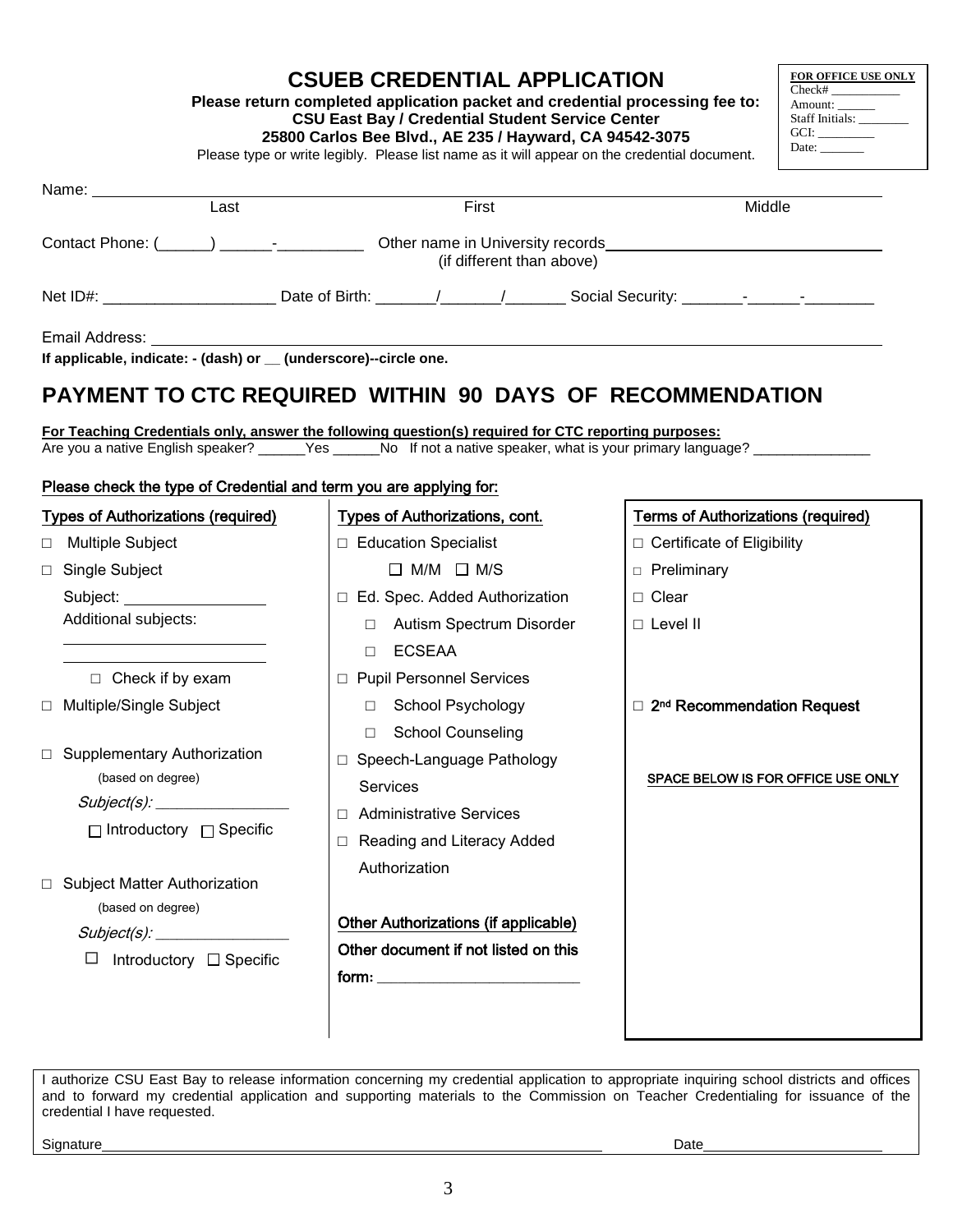## **CREDENTIAL PROCESSING RECEIPT CALIFORNIA STATE UNIVERSITY, EAST BAY CREDENTIAL STUDENT SERVICE CENTER (510) 885-2272, AE 235**

Please provide the same information on the top and bottom forms. Name: \_\_\_\_\_\_\_\_\_\_\_\_\_\_\_\_\_\_\_\_\_\_\_\_\_\_\_\_\_\_\_\_\_\_\_\_\_\_\_\_\_\_\_\_\_\_\_\_\_ Date: \_\_\_\_\_\_\_\_\_\_\_\_\_\_\_\_\_\_\_\_\_ Address: \_\_\_\_\_\_\_\_\_\_\_\_\_\_\_\_\_\_\_\_\_\_\_\_\_\_\_\_\_\_\_\_\_\_\_\_\_\_\_\_\_\_\_\_\_\_\_\_\_\_\_\_\_\_\_\_\_\_\_\_\_\_\_\_\_\_\_\_\_\_\_\_\_\_\_\_\_ Telephone: \_\_\_\_\_\_\_\_\_\_\_\_\_\_\_\_\_\_\_\_\_\_\_\_\_\_\_\_\_\_\_\_\_\_\_\_\_\_\_\_\_\_\_ Net ID: \_\_\_\_\_\_\_\_\_\_\_\_\_\_\_\_\_\_\_\_\_\_\_\_ Type of Credential (s): \_\_\_\_\_\_\_\_\_\_\_\_\_\_\_\_\_\_\_\_\_\_\_\_\_\_\_\_\_\_\_\_\_\_\_\_\_\_\_\_\_\_\_\_\_\_\_\_\_\_\_\_\_\_\_\_\_\_\_\_\_\_\_\_\_\_ Amount attached: \_\_\_\_\_\_\_\_\_\_ (\$25.00 for each credential application) This fee is earned upon receipt and is non-refundable. The above fee does not include the regular fees required for each credential application by the Commission on Teacher Credentialing (CTC). **----BELOW IS FOR OFFICE STAFF ONLY----** Date Logged:  $\qquad \qquad$  Initials:  $2^{nd}$  Recommendation Request: DISTRIBUTION: Top–Credentials; Bottom-Cashiers **CREDENTIAL PROCESSING RECEIPT CALIFORNIA STATE UNIVERSITY, EAST BAY CREDENTIAL STUDENT SERVICE CENTER (510) 885-2272, AE 235** Please provide the same information on the top and bottom forms. Name: \_\_\_\_\_\_\_\_\_\_\_\_\_\_\_\_\_\_\_\_\_\_\_\_\_\_\_\_\_\_\_\_\_\_\_\_\_\_\_\_\_\_\_\_\_\_\_\_\_ Date: \_\_\_\_\_\_\_\_\_\_\_\_\_\_\_\_\_\_\_\_\_ Address: \_\_\_\_\_\_\_\_\_\_\_\_\_\_\_\_\_\_\_\_\_\_\_\_\_\_\_\_\_\_\_\_\_\_\_\_\_\_\_\_\_\_\_\_\_\_\_\_\_\_\_\_\_\_\_\_\_\_\_\_\_\_\_\_\_\_\_\_\_\_\_\_\_\_\_\_\_ Telephone: \_\_\_\_\_\_\_\_\_\_\_\_\_\_\_\_\_\_\_\_\_\_\_\_\_\_\_\_\_\_\_\_\_\_\_\_\_\_\_\_\_\_\_ Net ID: \_\_\_\_\_\_\_\_\_\_\_\_\_\_\_\_\_\_\_\_\_\_\_\_ Type of Credential (s): \_\_\_\_\_\_\_\_\_\_\_\_\_\_\_\_\_\_\_\_\_\_\_\_\_\_\_\_\_\_\_\_\_\_\_\_\_\_\_\_\_\_\_\_\_\_\_\_\_\_\_\_\_\_\_\_\_\_\_\_\_\_\_\_\_\_ Amount attached: \_\_\_\_\_\_\_\_\_\_ (\$25.00 for each credential application) This fee is earned upon receipt and is non-refundable. The above fee does not include the regular fees required for each credential application by the Commission on Teacher Credentialing (CTC).

### **----BELOW IS FOR OFFICE STAFF ONLY----**

Date Logged: \_\_\_\_\_\_\_\_\_\_\_\_\_ Initials: \_\_\_\_\_\_\_\_\_\_\_\_\_ 2nd Recommendation Request: \_\_\_\_\_\_\_\_\_\_\_\_\_\_\_

DISTRIBUTION: Top–Credentials; Bottom-Cashiers